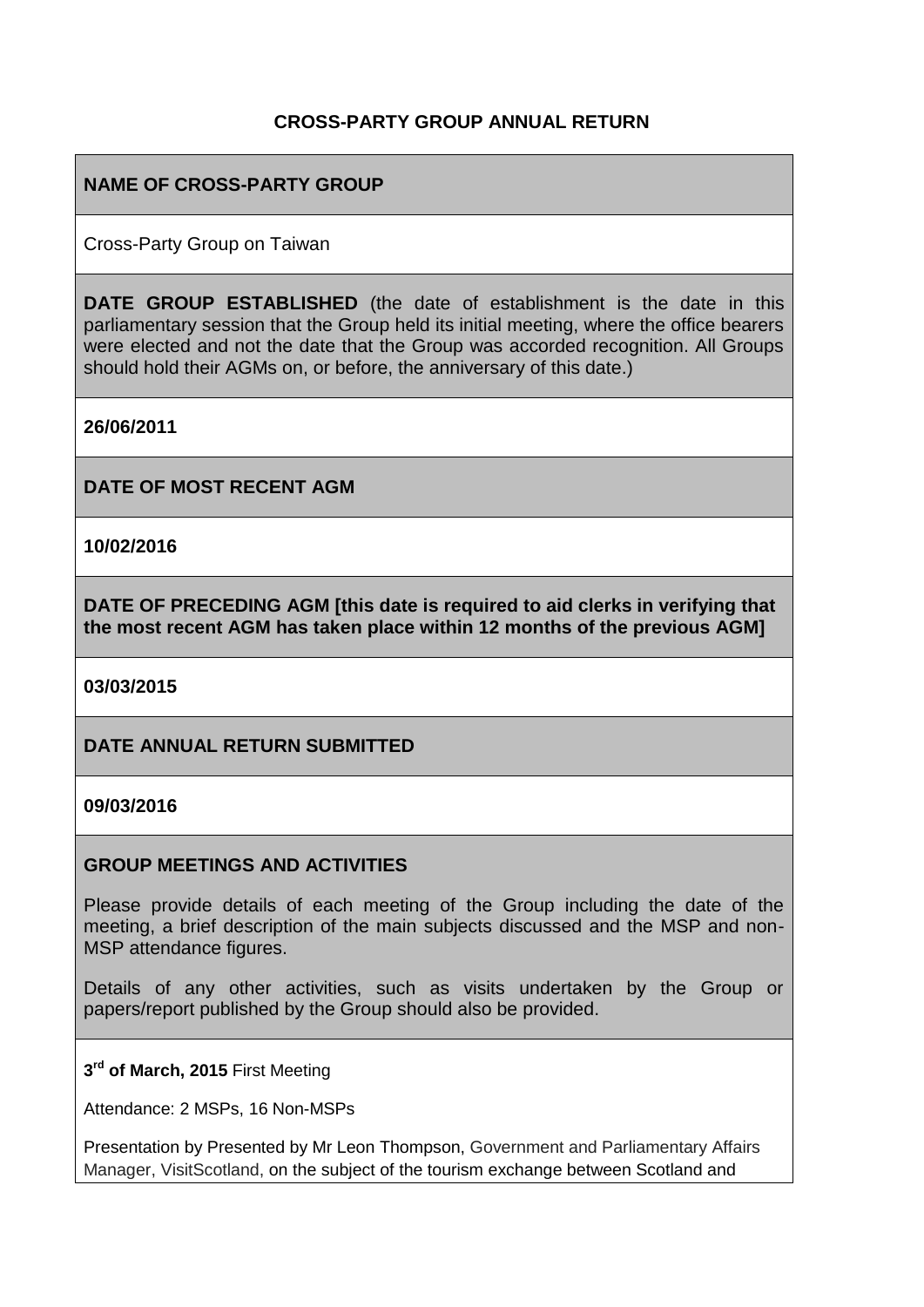Taiwan.

An update on the highlight of current projects for 2015 delivered by Jen-Chung Su, Director General, Taipei Representative Office in the UK, Edinburgh Office.

### **13th May 2015** -Second Meeting

Attendance: 2 MSPs, 21 Non-MSPs

Presentation by Dr. Yun-Heh (Jessica) Chen-Burger, Assistant Professor of Heriot-Watt University on the topic of 'The Intelligent Workflow in Fish4Knowledge - An EU funded project with Taiwanese Partners'.

Presentation by Ms. Jui-Lan Lee, Managing Director of SinoPac Securities Europe Ltd, on the topic of 'the investment in Taiwan capital market'

#### **7th October 2015** -Third Meeting

Attendance: 2 MSPs, 16 Non-MSPs

The update overlook of the relations between Taiwan and Europe: clips of President Ma's video conference with MEPs on September 29th.

An introduction to Cryptic and their up and coming dance theatre performance, *Hui*, in Taipei between 13<sup>th</sup> and 15<sup>th</sup>November 2015. Presented by Artistic Director, Cathie Boyd and Claire Moran, Producer.

# **MSP MEMBERS OF THE GROUP**

Please provide names and party designation of all MSP members of the Group.

Colin Keir - SNP

Margaret Mitchell - Conservative

Richard Simpson - Labour

Christine Grahame - SNP

Clare Adamson - SNP

David Stewart - Labour

Jamie McGrigor - Conservative

Jim Eadie – SNP

Jim Hume – Liberal Democrat

John Lamont – Conservative

Mary Fee – Labour

Neil Bibby – Labour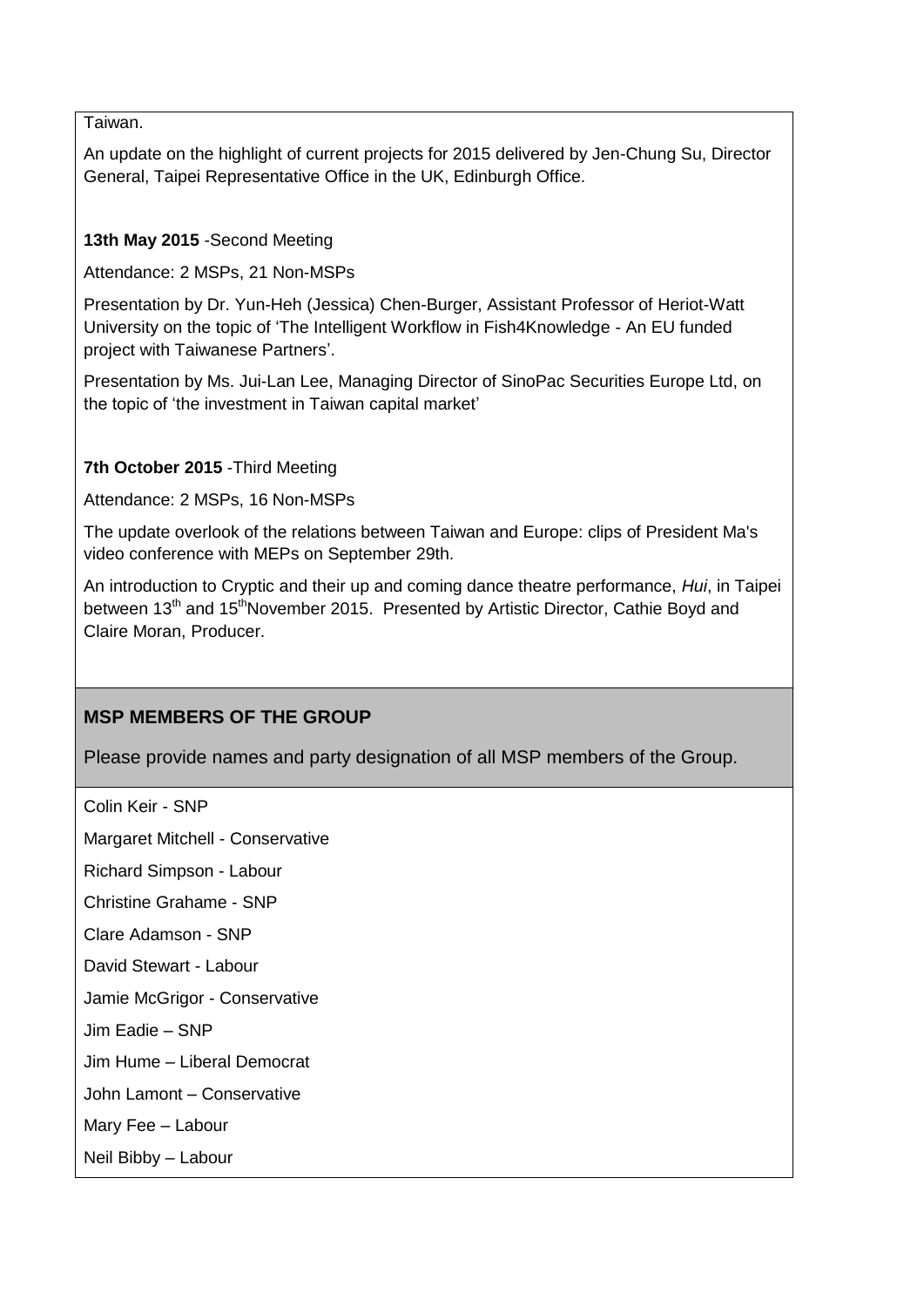# **NON-MSP MEMBERS OF THE GROUP**

For organisational members please provide only the name of the organisation, it is not necessary to provide the name(s) of individuals who may represent the organisation at meetings of the Group.

| Individuals | Hsinyen Lai (since March of 2014)- Secretary |
|-------------|----------------------------------------------|
|             | Alex MacKinnon                               |
|             | Angel Lin                                    |
|             | <b>Brian McLeish</b>                         |
|             | <b>Candy Lotus</b>                           |
|             | Chen Burger                                  |
|             | Chen Yen Fa                                  |
|             | Chia Ling Yang                               |
|             | Chimin Wu                                    |
|             | Chiu Wen Hsiung                              |
|             | Craig Ballard                                |
|             | Deirdre Kinloch Anderson                     |
|             | Donald Anderson                              |
|             | Douglas Kinloch Anderson                     |
|             | Klaus Staubermann                            |
|             | Gari Donn                                    |
|             | Hung-Chieh Chang                             |
|             | Ellie Casson                                 |
|             | Emma Wheater                                 |
|             | Eric Milligan                                |
|             | Hsien-Lin Ro                                 |
|             | lan Irvin                                    |
|             | lan McKee                                    |
|             | Isabella Morton                              |
|             | Jack Lin                                     |
|             | Jenny Chen                                   |
|             | Jhenyi Wu                                    |
|             | Jim Ramage                                   |
|             | John Kinloch Anderson                        |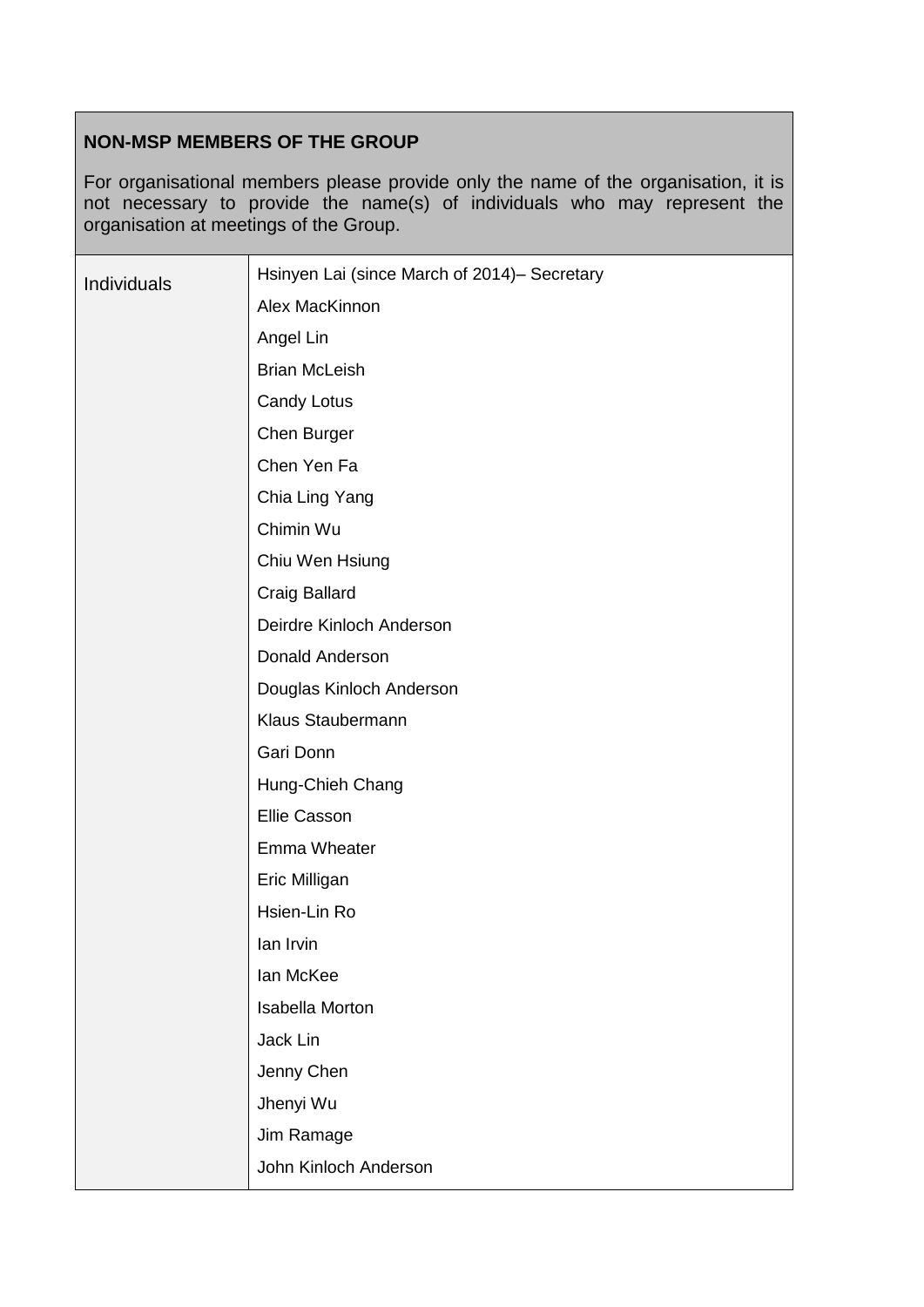| John Leighton              |
|----------------------------|
| Kevin McLoughlin           |
| Li Feng Su                 |
| Lindsey Low                |
| Lisa Hsu                   |
| <b>Lord Andrew Hardie</b>  |
| <b>Martin Bell</b>         |
| <b>Martin Hunt</b>         |
| Maya Lu Luna Schumacher-Lu |
| Martino Chan               |
| Mei Jung Fu                |
| <b>Michael Bates</b>       |
| <b>Michael Clarke</b>      |
| Owen Kelly                 |
| Raffkas Liu                |
| <b>Robert Mitchell</b>     |
| Roger Huang                |
| Ron Hewitt                 |
| Simon Chiu                 |
| Siobhan Paterson           |
| Stephen Blackmore          |
| <b>Steve Cardownie</b>     |
| Thomas Lee                 |
| Tony A.T. Shek             |
| Tuang Jung Lee             |
| Wei Lee Ger                |
| Wei Sheng Hong             |
| Wingsie Ng                 |
| Winston Wu                 |
| Yen Yi Lee                 |
| Yi Chiao Chung             |
| Mark Hughes                |
| Rob Munn                   |
| Toni Taylor                |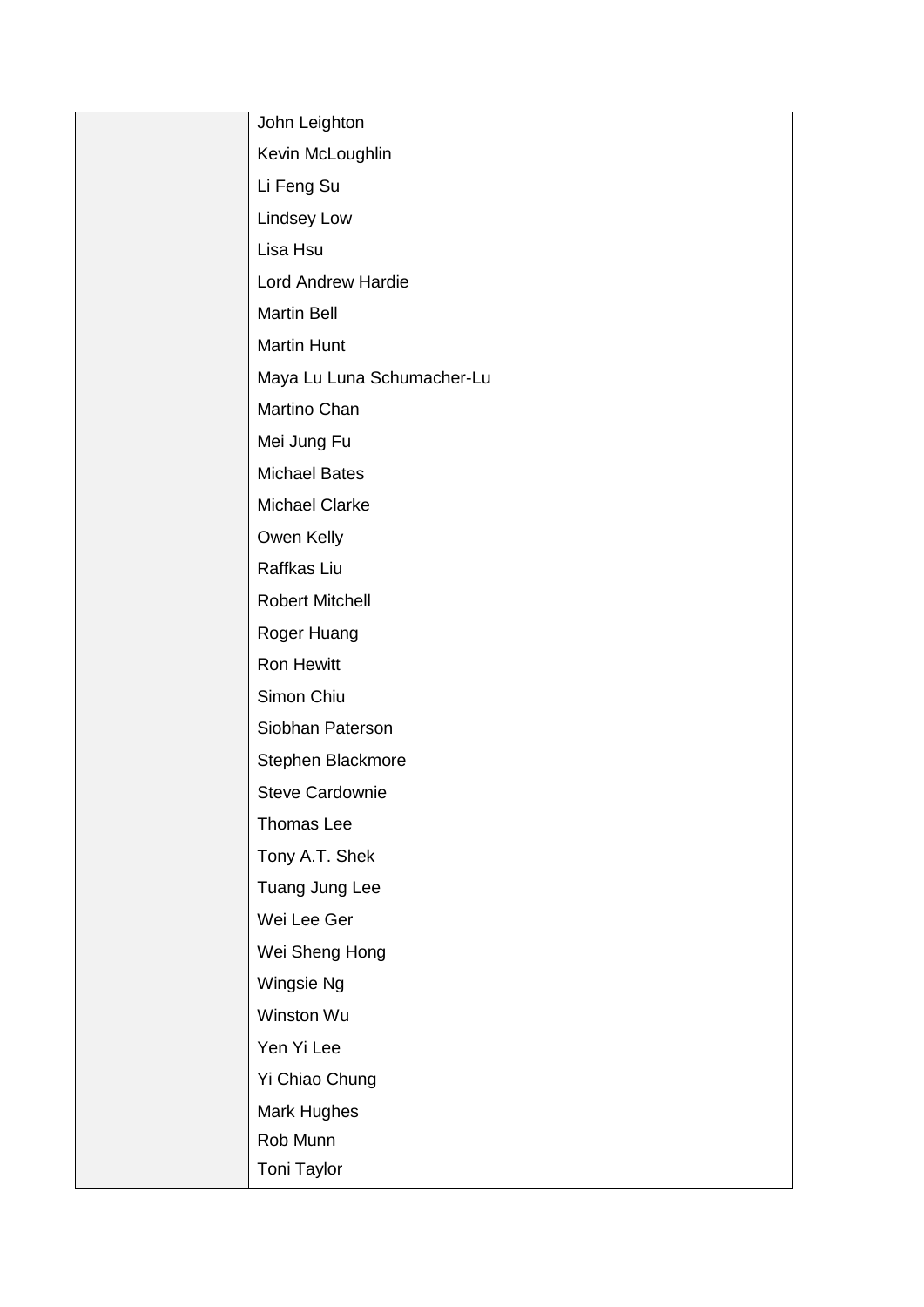| Organisations | Taipei Representative Office in the U.K., Edinburgh Office |
|---------------|------------------------------------------------------------|
|               | National Museums Scotland                                  |

### **GROUP OFFICE BEARERS**

Please provide names for all office bearers. The minimum requirement is that two of the office bearers are MSPs and one of these is Convener – beyond this it is a matter for the Group to decide upon the office bearers it wishes to have. It is permissible to have more than one individual elected to each office, for example, coconveners or multiple deputy conveners.

| Convener               | Co-Convener: Colin Keir        |
|------------------------|--------------------------------|
|                        | Co-Convener: Margaret Mitchell |
|                        | Co-Convener: Richard Simpson   |
| <b>Deputy Convener</b> |                                |
| Secretary              | Hsinyen Lai                    |
| <b>Treasurer</b>       |                                |

# **FINANCIAL BENEFITS OR OTHER BENEFITS RECEIVED BY THE GROUP**

Please provide details of any financial or material benefit(s) received from a single source in a calendar year which has a value, either singly or cumulatively, of more than £500. This includes donations, gifts, hospitality or visits and material assistance such as secretariat support.

Details of material support should include the name of the individual providing support, the value of this support over the year, an estimate of the time spent providing this support and the name of the organisation that this individual is employed by / affiliated to in providing this support.

Groups should provide details of the date on which the benefit was received, the value of the benefit and a brief description of the benefit.

If the Group is not disclosing any financial information please tick the box to confirm that the Group has considered the support received, but concluded it totalled under the threshold for disclosure (£500).  $\vee$ 

# **SUBSCRIPTION CHARGED BY THE GROUP**

Please provide details of the amount charged and the purpose for which the